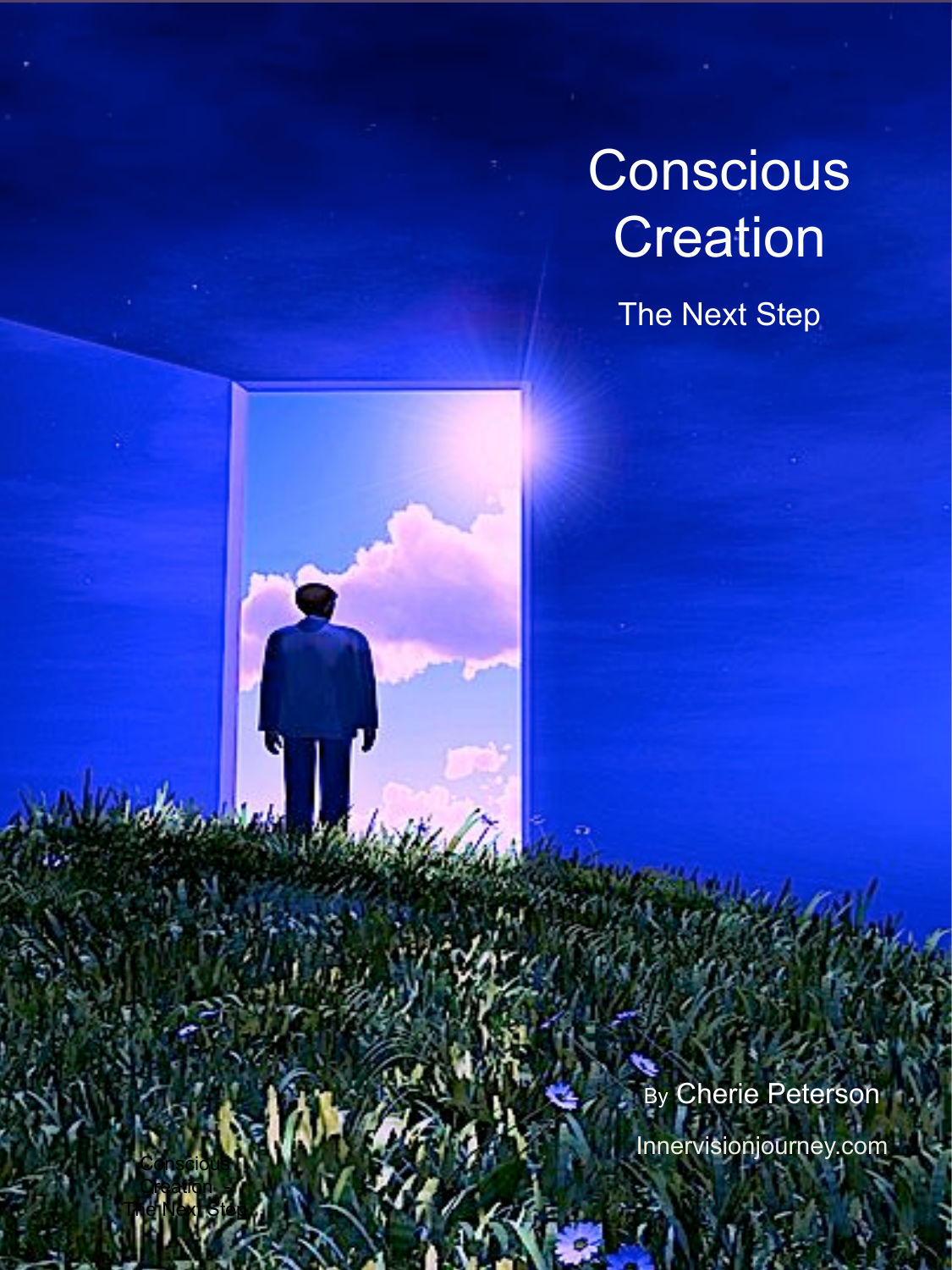# **Conscious Creation – The Next Step**

by Cherie Peterson

# **The Garden of Consciousness**

Consciousness grows with each thought, each word, each action. The wheel turns. The wheel turns without thought from us, without willing it to move, but with who we are, how we live and with our relationship to all things.

The wheel begins with an acknowledgement of polarities. This and that. You and me. Black and white. This planet, this universe is made up of these seemingly opposite things. We are taught that for each action there is an equal and opposite reaction.

# *The wheel turns.*

We learn to bring the opposites into complements. We see that you and me makes us, black and white makes gray, day and night make up a cycle of a 24 hour day, etc. Treading the noble middle path brings harmony and allows for understanding of how each part of the whole complements the other.

# *The wheel turns.*

The this and that begin to disappear. It's not a void, it's emptiness. Emptiness opens a space for more, for possibilities to be born or seen. The tantra of male or yang energy penetrates and goes forth. The female or receptive energy then softens to open and receive. In this way there is an evolutionary process of spiraling up ideas, attitudes, beliefs, understandings.

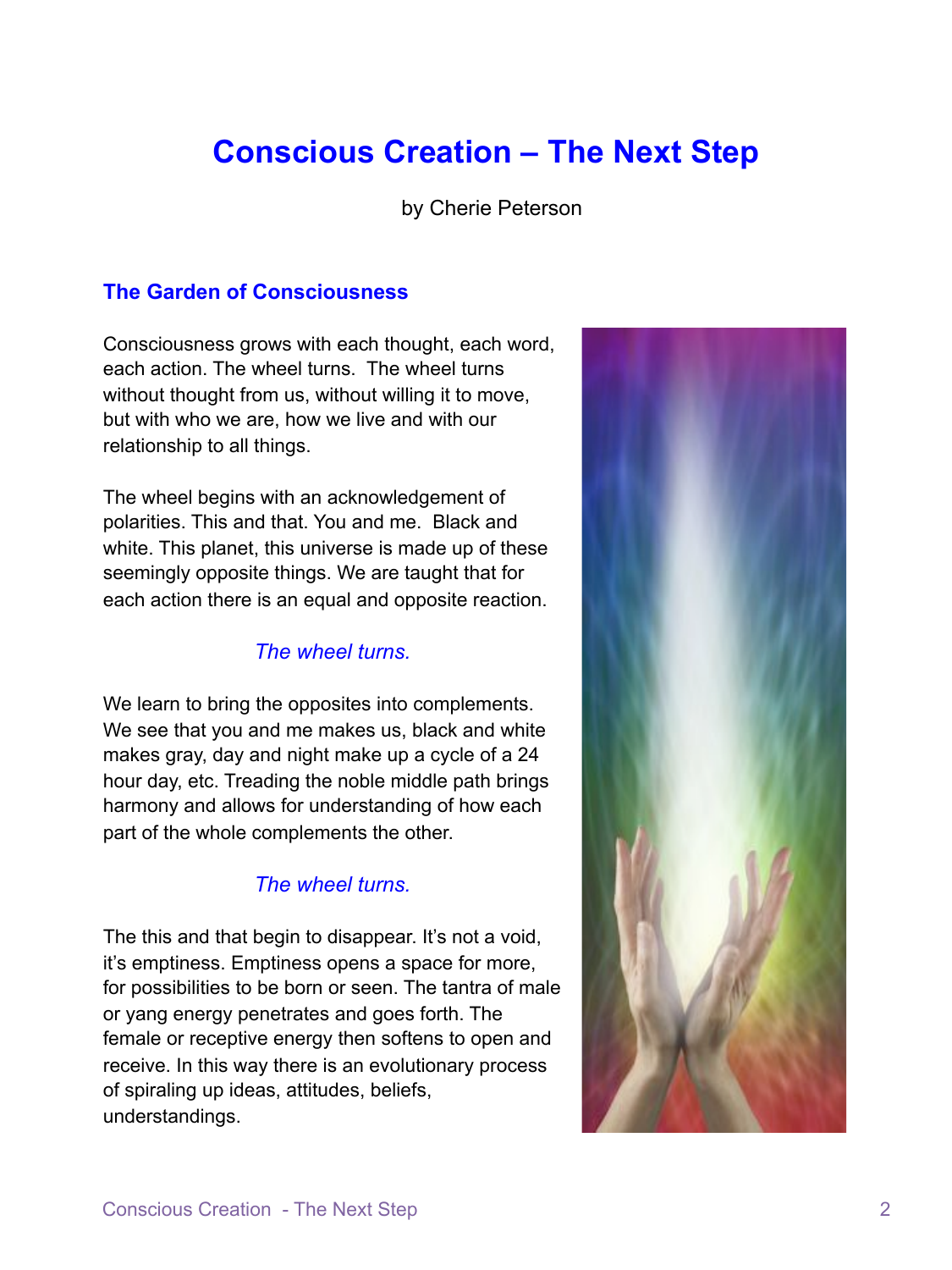# **An Opening for Something More**

**So much of what we have learned insists that we get to the 'truth' of the matter.** 

We take our lifetime of experience and knowledge and 'know' what is. As we come to conclusions and determine what our belief system is, we become increasingly sure of our ideas. Often at this point, we begin wanting to train others in this "right" system of belief. This is so important and so right, others must get on board and learn this as well. We feel complete and because we care about others, we want them to know this sense of completeness, this correct view.

**This continues until** we reach a paradox in life; until we notice that there is no separation, only uniqueness. Individual values, energies and proclivities gives a plethora of flavor to participation in life. Making another belief system wrong by trying to convert others to our way of thinking has become the western mindset. This mind comes naturally and easily because of the quality of idealism that we in the United States hold. In Ageless Wisdom teachings, a  $6<sup>th</sup>$  Ray personality qualifies our culture. It is our idealistic way to believe we are right and others are not. It creates leadership with a flair; leadership and living that is qualified and stratified. It creates division, separation, right and wrong. It can spiral up to become an inspired, motivated society ready for a higher, more Divinely inspired approach to life.

Both Capitalism and Christianity have been touted by our western way of thinking as the "right" way and to some, the ONLY way. Adherents fight to the death to demand that capitalism is right and must be embraced by all governments around the globe. Democracy is another concept that the US has forced on the world through colonization and endless wars. Is it the best system? We certainly have been taught to believe so. It's unpatriotic to believe otherwise. This idealism has gotten us into some uncomfortable and economically devastating situations around the world. It is why we fight for our values in the name of "freedom," no matter if a country is ready for this or not!



**A certain amount of idealism is necessary to look beyond what is and what has been.** Opening the mind to other dimensions and intra-planetary life stretches the linear mind to consider more abstract options. Now that life beyond our beloved planet Earth is being considered as a very real concept, inter-dimensional considerations are also being more widely accepted. Once one has the experience of being in a light body and knowing other dimensions, it becomes quite easy to believe. Simply reading or listening to others describe their experience doesn't quite do it for many people. It is time to consider these other dimensions before going further into our exploration of conscious creation.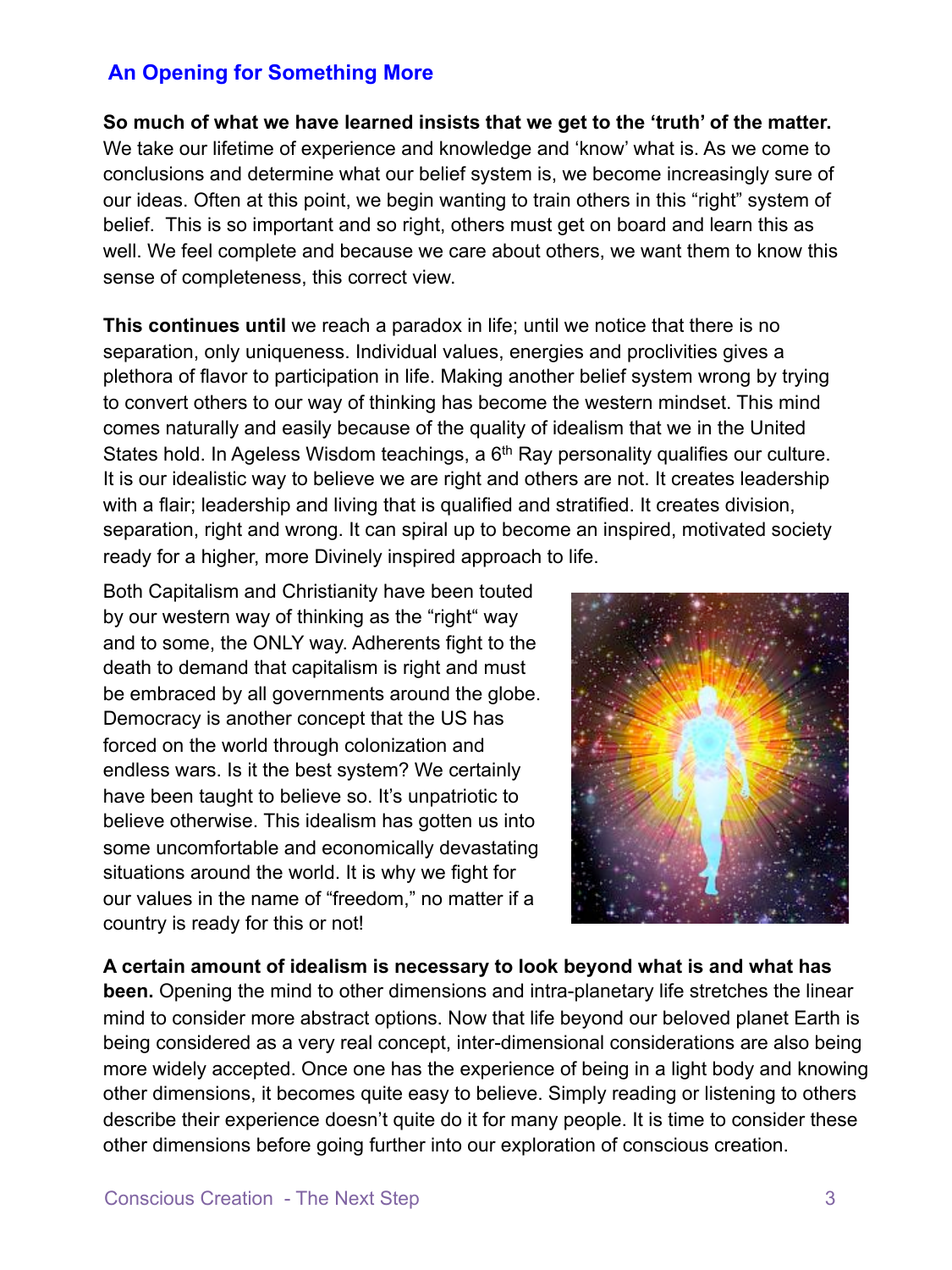# **Creating and Healing as Soul – Our Inner Essence**

**Various systems of belief give dimensional levels different qualities.** When 'fourth dimension' is mentioned, it could mean many things to many people, and essentially it is a refined frequency where perception expands to include much of what is not even imagined in the third dimension.

As consciousness expands, more and more people are beginning to feel, sense, see, and know what being in a higher frequency can be like. The outer surface of our planet where most of us live is the three-dimensional reality we know. More and more humans are perceiving other dimensions, seeing images, colors, hearing and perceiving beyond the constrictions of the third density. An Inner Vision brings out the auric fields around all of life and an inner knowing paints a new canvas for us to experience. Sparkling spheres of light, colorful orbs dance in the sunlight and new tones suddenly come into our awareness, changing the rules that we thought we knew.

Third dimension can limit consciousness to the matter. Spirit animates all form, and as perception expands, we realize we are spiritual beings having a physical experience. All is light and humanity is now opening to this fact. Other dimensions are right here, but are not perceived by everyone because of the varying rates of vibrating atoms. As our vibrational frequencies move at accelerated speeds the more dense vibrations give way to lighter energetics and whole worlds previously unknown begin to appear to us.

Over 2,000 years ago, the Piscine Age birthed, bringing more concrete intelligence, a refining of the emotional field, and a greater ability to think abstractly. Humanity was taught to obey God's will, atone for sins, pray and sacrifice for family, for the rulers and for the church. New concepts and belief systems are brought forth as needed on Planet Earth.

#### **We are now entering the Age of Aquarius,**

which brings possibilities for group consciousness, other dimensional potential, soul infused living, and use of higher intuition. Abilities are refining, hearts are opening, compassion is beginning to replace greed and selfishness and the old idea of sacrifice is shifting into service with loving kindness to others.



When Mother Earth ascends, much of humanity will ascend with her, moving into fourth and fifth dimensional living. Dolores Cannon, Quantum Healing Hypnosis Therapist and popular author, writes extensively about what her clients report while in altered states of consciousness. A large number of them speak of Two Earths, with the "New Earth" becoming the home of those who move into the fourth and fifth dimensions.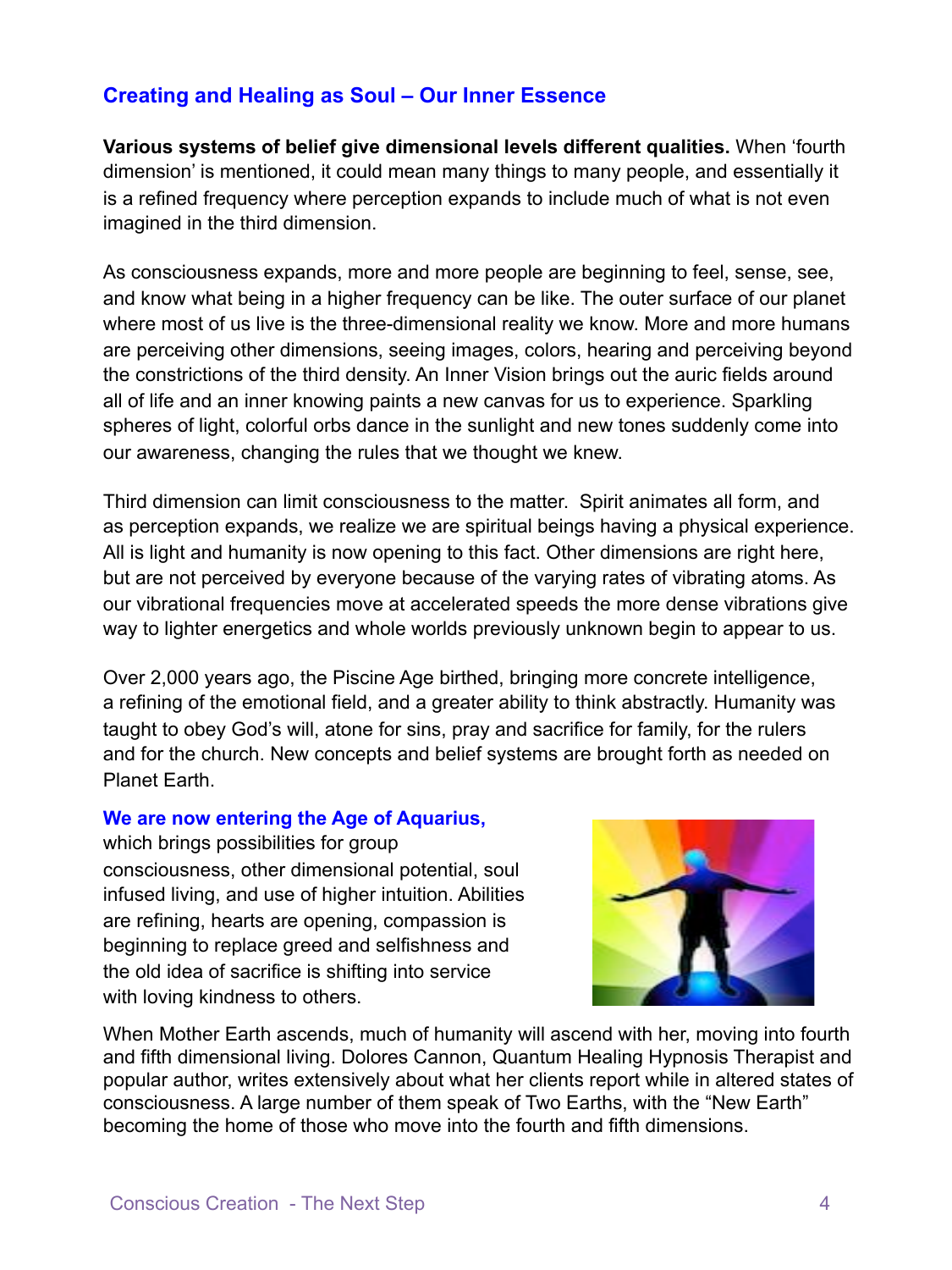These other dimensions might be what has previously been considered "heaven." Entities dwelling in these dimensions may be considered "enlightened" or Divine beings, living in harmony and unity as one.

Limited beliefs, dogma, old patterns keep people on the third dimension. This is the time for ascension! These times are ripe for change and letting go of old patterns of belief that no longer serve. Why do people cling to old thoughts and ideas? People want to be right. They want to be safe and think they know something. They are in fear of changing what they know. Ascension means changing to a higher frequency or moving into higher dimensions.



# **What is Soul and How do we Become Soul Infused?**

Soul infusion is that which happens when we release our personal will, our personal ego and our old ways of thinking to what we truly are. . . Soul. Soul is Love. Soul is Light. Soul is Power. It is our Essential Self stripped of all the fear-based thinking and separative living we experience in the third dimension. Soul is what we are without the trappings of the desire nature to have this, wanting to go here and there, believing we are something we are not. Soul is beyond the individual. It is an essence of group, of All. It is the mediator between Spirit and Matter. It is Son, it is Sun. Soul is the connection to our next evolutionary step.

We become Soul Infused when we recognize that Soul is who we are. When we release the veils that hide this, we are Soul. We ARE the Divine Light - **How do we Really Create?** whole, united, One with All.

Many in our western society grew up believing in a God that was transcendent outside of the self who pretty much made the ultimate decisions in life. Living a good life gave grace from this omnipotent, omniscient and omnipresent Being. We are only recently, in the past 50 years or so, realizing that Power, Love and Knowing reside within ourselves. That we are the conscious ones we've been waiting for and that we create each moment with our thoughts, words and deeds. The idea that we create our own reality was downloaded for the general public in the 1970's by Jane Roberts through the entity named Seth in the book "Seth Speaks," and by Ram Dass who wrote the magical book "Be Here Now." These ideas inspired a generation who could open to new ideas and take manifestation out of the hands of priests, rabbis, mullahs and other clerics in order to give it back to the individual.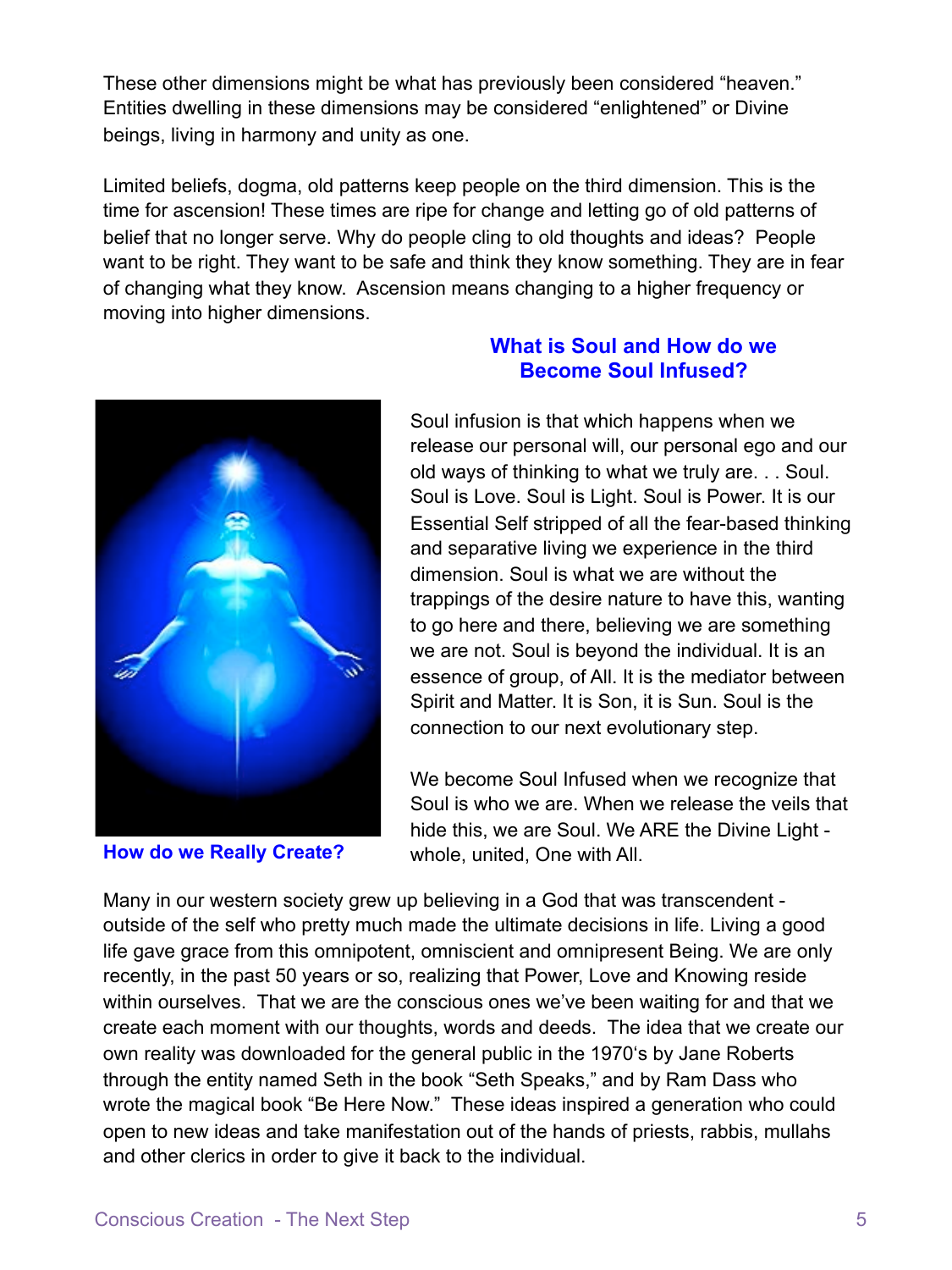**When giving a talk in Boulder, Colorado, a number of years ago, I asked the people in the audience to raise their hand if they believed that we create our own reality.** All but two raised their hands. Those two were older men who had no interest in the topic, but were polite nonetheless!

**In our not so distant past** it was quite blasphemous to consider that we, as individuals, had anything at all to do with creating. God gave and God took away. It was in God's hands. We prayed for God to forgive just as fervently as we prayed for things that we wanted and needed in our lives.

Fathers were drinking themselves into angry rages and mothers were terrified to stand up for themselves or their children. Meat was served with every meal and desserts were a big part of dinner. We socialized with family instead of friends and rarely had creative ideas of our own. We were truly a western civilization raised to believe what we were told and frightened into questioning authority. It was a good time for the masculine, authoritarian Multi-National companies to take control of the world with little or no checks and balances.



**Today mass consciousness changes quickly**. Some people have evolved into a place of self-empowerment, taking greater responsibility for themselves. Others are not ready for this change in beliefs and continue to hold tightly onto traditionally accepted beliefs. Remaining in the old school, thought patterns may seem safe and secure, but eventually the light shines in the darkness and old worn-out structures crumble. As hearts and minds open to infinite possibilities, we become empowered to see the world in new ways.

This has played out throughout the world during the rebellions of 2011 as citizens from countries with virtually no rights at all took to the streets and began demanding some semblance of a voice. This fire for individual rights fanned out across North Africa and the Middle East. Western societies felt the flames as more and more states in the US decided to try taking away human rights of arbitration and cooperative decision-making. Western countries are now taking to the streets to voice their concerns all over the world. It is a time for change!

Will a complacent society allow human rights so fiercely fought for to be taken away in the name of fiscal responsibility? Millions of people in the US are turning back to churches for refuge, not ready or able to take responsibility for the concept of a God within. All this crying out for change reverberates into a greater sense of separation. Us vs. them. Me vs. you, which eventually will lead to a synthesizing into Unity. This Unity must begin within each of us. There must be recognition of our own inner power and responsibility for one another.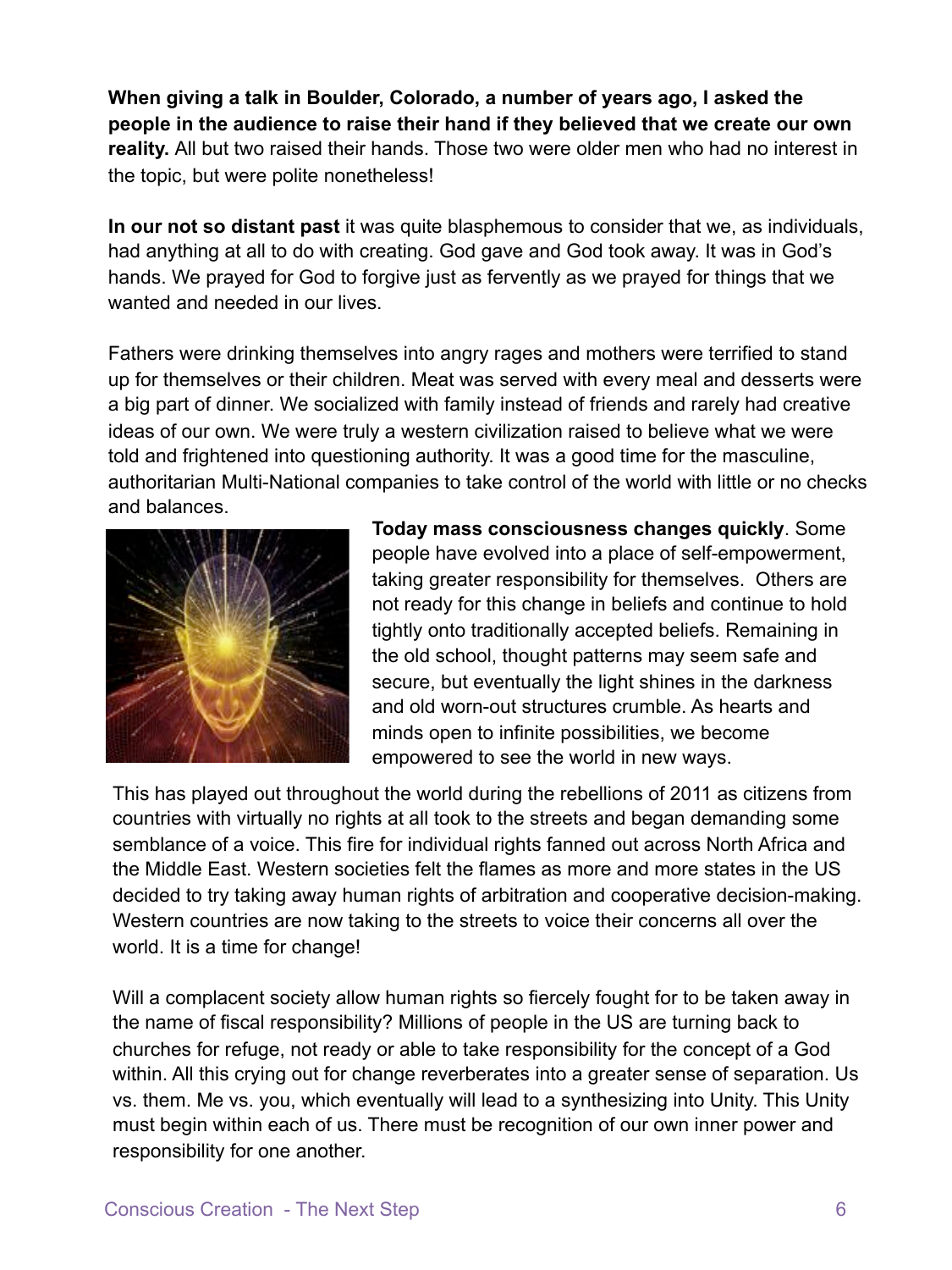There are those who prefer to harken back to the 'good old days' when gays were in the closet, incest was not spoken about, dysfunctional family life was not openly acknowledged, children were to be 'seen but not heard' and any confusing feelings or thoughts were washed away with a daily dose of prescription drugs or a few stiff drinks. When the body can't take the numbing any longer and begins to break down, eventually an awareness of the causes of dissatisfaction and unhappiness surface. Projection of problems onto others slows, self-awareness blooms and as greater clarity of observation begins, shifts in all parts of the life happen. Our gardens bloom with the turning of the wheel of consciousness.

# **Taking responsibility for our thoughts, listening to what is coming out of our mouths and how we communicate with the world and acting with full understanding of the consequences has become essential for our survival.**

# **It is a time for greater awareness and those who fight to hold onto living with greed, separation, self-righteousness and complacency will eventually give way to something better. It is inevitable.**

People will become less afraid of change and move the past humanity wanted and needed to think they knew the future, there will be much less attention paid to the unknown and more attention on the present moment. What is happening right now? How do we continually remain present in the moment?

Terror of losing control will end. Trust and belief in the Self will take over the dominating, destructive way so many have lived in so much fear for so long.



 **We are now a society blending into a new dimension.** There is no room for fear or doubt in this new experiment. There is only a space for unity, openness and clarity. A golden age is upon us where greater awareness, mindfulness, compassion and joy replaces hidden agendas, corruption, greed and need for control.

It is in this climate that each individual will know him/herself as a true worker for the force of good. It is with this elevated consciousness that we will create a society together that has collaboration and cooperation as the groundwork and each person will see him/herself as part of the whole. Separateness, the one true sin of humanity will diminish and unity will prevail. It is only in this spirit of cooperation that we will create that that is truly conscious and for the good of the whole instead of creating what was once thought of as for the individual only.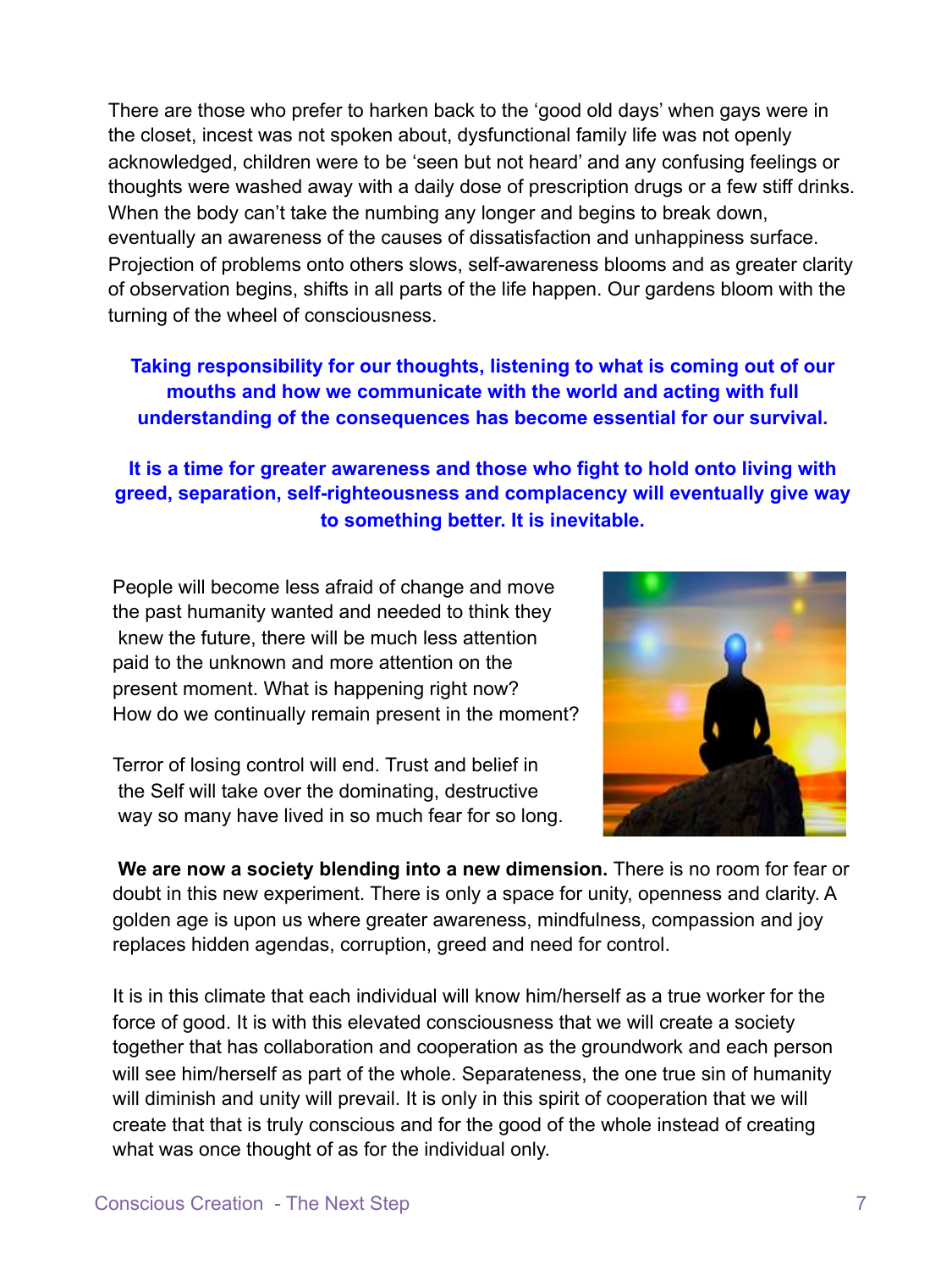## ! **Do you name what you want?**

#### ! **Do you follow through with what you want to do?**

The 60's brought a time of revolution. The Baby Boomers stood up against the oppression of Western society. In the 70's and 80's we created the holistic health movement, the green revolution, the exercise craze. Then what happened? We became capitalists and with our new wealth became complacent like our parents. In the 70's we found our inner child in therapy. We discovered that there was an inner self and began listening to that place within us that had real knowledge.

With the discovery of the inner child came the recognition of the victim, the perpetrator and the perfectionist. We learned that we have an interior and a self. Once we discovered who we were and what we wanted, all kinds of creative living surfaced. We recognized our own power. We realized we could have things the way we wanted them. Then many quit creating out of fear that it wasn't politically or socially correct to want something for the individual self.

So we created not-for-profits, hoping to appease the gods of finance. We figured we could use our manifesting skills to bring food to the hungry, free the enslaved, clean the water systems of the world and give everyone decent housing. Or at least a few people decided to go deeply into global service for the good of the whole.

Others became paralyzed out of fear of creating something that was too greedy, too self-centered, too life altering. We froze and stopped intending.



**Why do we stop forging ahead into the new found land of manifesting our desires and needs? Is it fear of success? Is it fear of Power that terrifies us?** 

 **It might be partly that we are afraid of the work we will create for ourselves when we materialize all our ideas, but there is more to it than that.** 

#### **There is a Higher Power that steps into the equation.**

**It is more than just a fear that others may not understand or agree** with what we are perceiving. There is a concern that we must be creating for something other than ourselves. We begin to think, act and work for a higher good. Creating for the individual self no longer seems worthwhile. It can be selfish and self-destructive.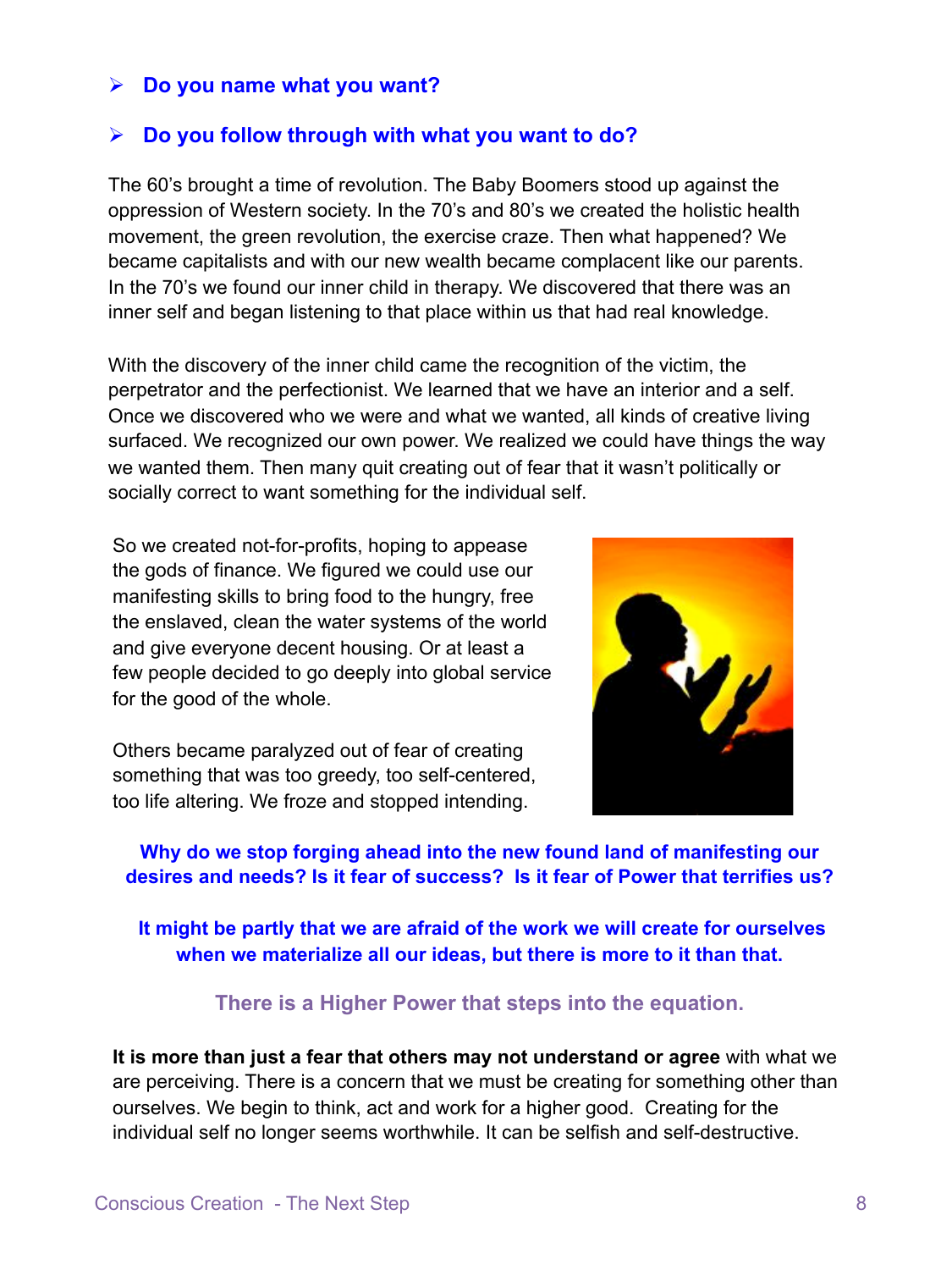**Eventually the bigger picture is perceived**. What could that be? What is beyond our limited mind that we have not yet imagined or explored? For this map we must go deeply inside. This is the time for deep concentration leading to contemplation and finally to Meditation.

When in a quiet place, either when meditating, just before or after sleep, or while in an altered state, call forth the presence of your Higher Self, Soul, your Divine Being, God-self, or Source. Give your desires to it. Know that what you ask already exists even when your mind wants to argue with you. No time, only the present resides in the grand scheme of things. All is available in this instant. It is our mind that keeps us in the time lag.

# **What Keeps us from Manifesting All We Need?**

We keep ourselves from being all we can be with our limiting thoughts. We think that the more will power we put behind asking for what we want, the more successful we will be. When in reality, it is not about willfulness, but heart and soul. Using our inspiration as a higher emotional feeling, will attract what we want and need.



In books about remote viewing, left-brained authors have written that manifesting just takes perseverance, hard work, and unwavering attention. Successful creation takes much, much more. That masculine model reduces us to struggle and force. There is a dance between the will, the mind and the heart. First we get quiet in the manifesting process. To consciously create, we must practice the tantra of putting ourselves out there, (the masculine push or will), then move into an open and empty place to be ready to receive.



 **Can we see it? Can we feel it? Do we know it to be already in existence outside time and space? What old patterns of doubt keep us from being conscious creators?** 

Using all our senses, we can get into the vibration or the energy BEHIND or UNDER the actual thought form. Picture it and send it forth out from the heart. Use the sense of feeling what the results of the expectation. Be there. Engage the results.

We are talking quality. What quality results? Happiness, joyfulness, comfort, expansive, lighted, heart-opening? Is there gratitude for the creation? Do we do this for ourselves or for others? Are we deluding ourselves in the answer to this? Are we creating for ourselves or for the good of the whole? It's all OK! We serve others best when our own needs are met!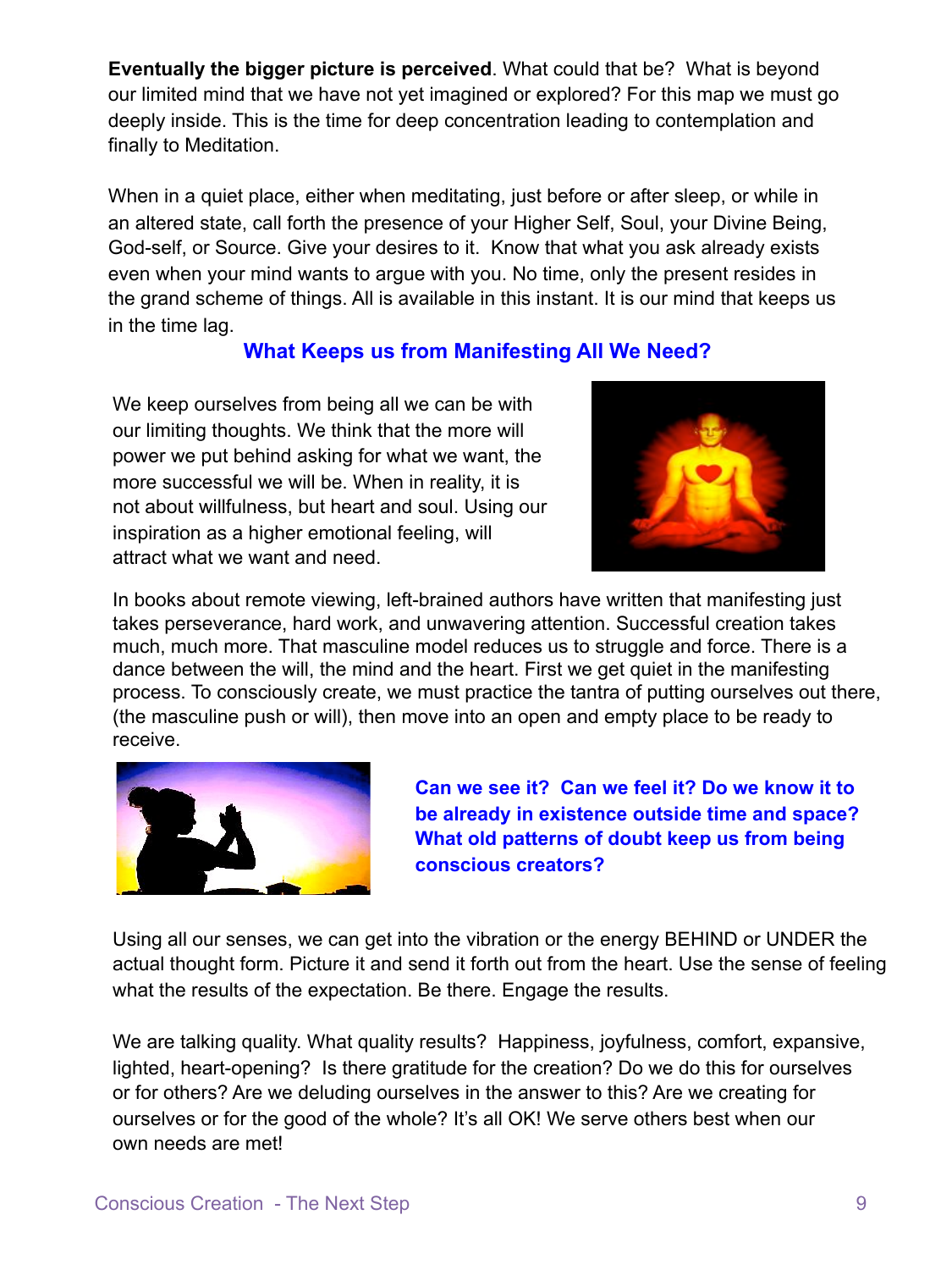**Manifesting is more than changing thoughts.** Thoughts are of the mind, which is limited. Change what your heart desires. There must be a distinction between what the mind is saying and what the heart of soul is saying.

#### **Releasing limitations is key.**

We are all here to learn this lesson. This includes physical, emotional, mental or spiritual or belief systems that maintain they are spiritual.

There is no need to give our power away. If we just knew who we are, we would see that we are limitless in our great lightedness.

# **How do we Really Heal?**

#### **Healing is a similar process to manifestation.**

When we ask for healing, we must be in our most aligned, higher self. Some call this Soul. We are Soul infused with light and in touch with our highest vibration. This is beyond the mind. We elevate our vibrational field in order to attract Light to us. Light heals. Joy heals. Love heals. This is the Higher Aspect of Love, not the personal attached, sticky love we think of when we think of another person.



When we hold the light of the Divine within us, that light transforms matter. When we are present as our Core Essential Self, we heal ourselves and we heal others. Just seeing another's Essential Core self and reflecting back and forth the goodness that flows between the two, healing occurs. We don't even need to be in the same room, same country or same planet!

## **One energy radiating out and magnetizing in from two entities aligned in a loving, caring, lighted space can do more than all the medicine in the world!**

This means we hold a place of fearlessness, or knowing. We lift ourselves into a place of selfless service, a place of no personal ego. We know ourselves as Light that is healing and healed. This takes contemplation leading to concentration, leading to a meditative space. This space is empty of mind. It is lighted. It is open and softened to receiving. It is filled with all that is needed.

# **What Keeps us from Healing Ourselves and Others?**

Our doubts and fears keep us from the healing process. Our old patterns and beliefs come tumbling in to wipe out a peaceful, lighted place. We keep ourselves in this personal hell of continual mind chatter. Perhaps we think positively for an instant or two, but then we go right back into that endless mind chatter, that often is less than positive.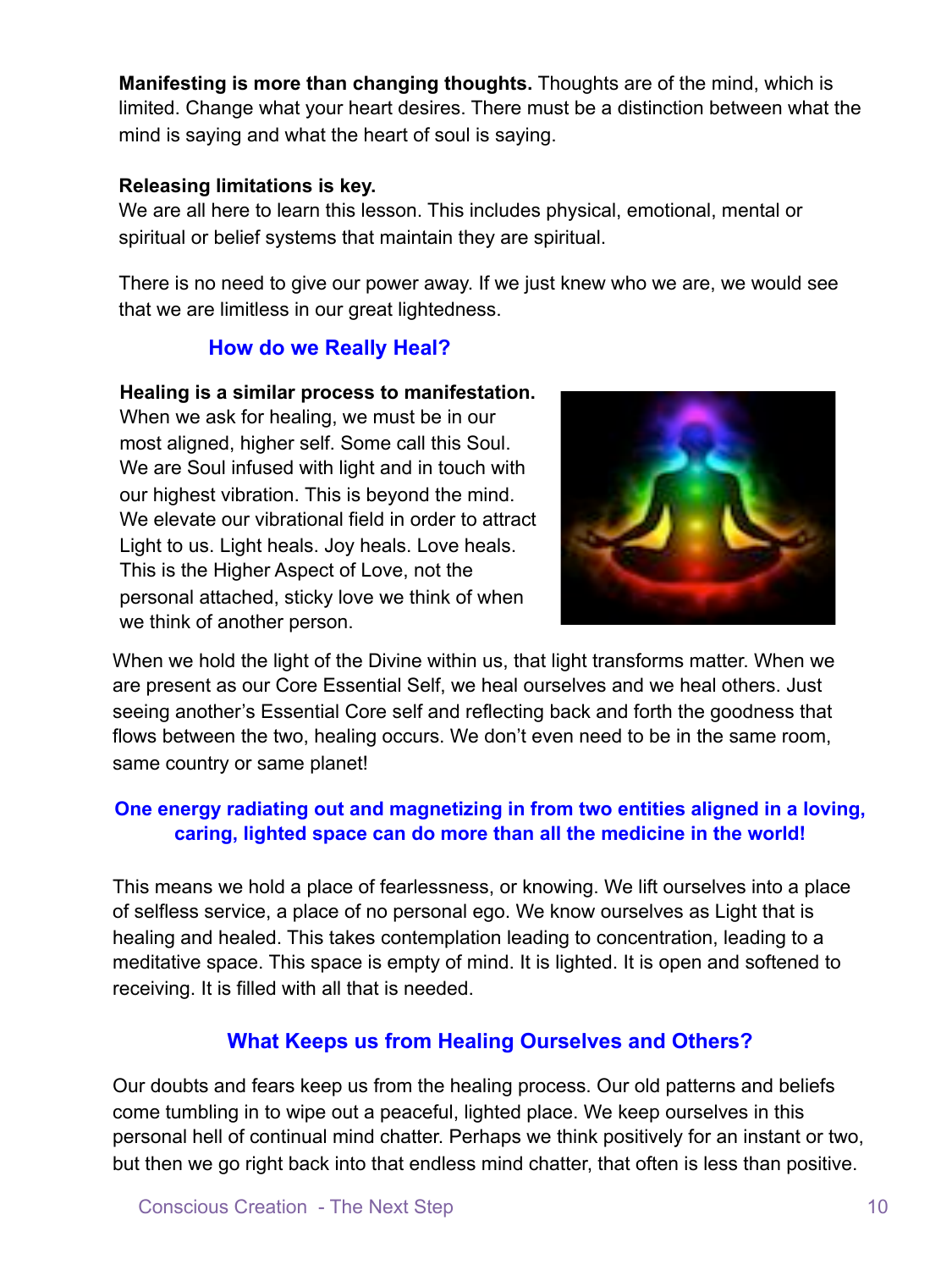# **What are Steps to this Process?**

Getting quiet and letting go of the constant chatter of our mind takes practice. The easiest way to achieve the desired results is to sit in a group of meditators who can hold a high energy field that is empty of thought. Practice, practice, practice.

The good news is that it doesn't take lifetimes any longer. We are ready. The Earth is ready to hold us in this strong field for meditation. Our brothers and sisters are ready for this process to begin, hold and complete. It can all be done with the heart/mind discipline of Awareness Meditation.



#### **How do we live as a Soul Infused Being ?**

We live in the present moment. We live joyfully. We live in service to others. We live radiating Love and seeing this Light in each person. This is the Light of the Essential, Core Self. Many are now coming in and out of this space, seeing more colors, catching a glimpse of something more than the physical forms of the third dimension. Many are letting go to a whole new way of being. This is all very exciting.

#### **What is Possible in the Future for Ourselves and Our World?**

**Anything is possible. Our best work will come from getting out of the way and allowing new ideas, new pictures of what can be brought forth for ourselves and others. We do not know what we do not know. We cannot stand in the way of infinite possibilities with our small thinking.** *We can just be quiet.* **We must be awake and aware. We must know what powerful manifestors we are!** 

# *Imagine it and Be it!*

Are you willing to move out of your present state of mind and into a whole new arena of living? Can you imagine attracting more Joy, more Love and Compassion into your life?

#### If you are ready for this journey, this life-altering practice of getting into motion to do the work you know you were meant to do, procrastinate no longer!

**Inner Vision Journey** offers a personal guide to developing, enhancing and unlocking answers to some of life's greatest questions. Take a moment to look at what we have created. In return we would like to give you a special FREE gift. Visit us and download a valuable FREE E-Book or Meditation that can help you along life's journey.

#### **www.innervisionjourney.com**